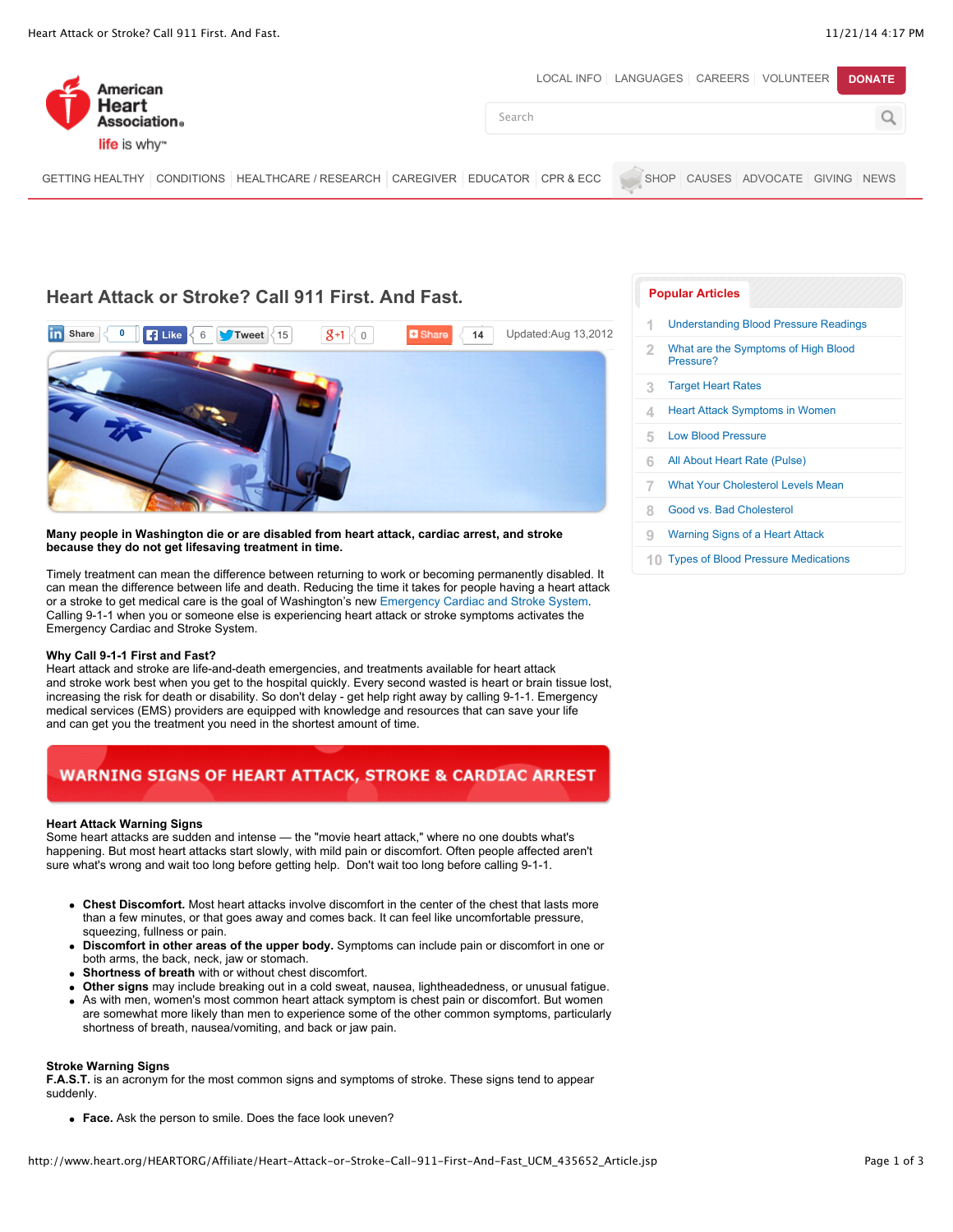- **Arms**. Ask the person to raise both arms.Does one arm drift down or is it unable to move?
- **Speech**. Ask the person to repeat a simple phrase. Does their speech sound strange? Strange  $\bullet$
- speech could be slurred, the wrong words may come out, or the person is unable to speak.
- **Time** to call 9-1-1.

A sudden severe headache with no known cause and sudden trouble seeing in one or both eyes are also warning signs of a stroke. When you notice any of these signs, check the time so you'll know when the first symptoms appeared. If given within three hours of the start of symptoms, a clot-busting drug called tissue plasminogen activator (tPA) may reduce long-term disability for the most common type of stroke. tPA is the only FDA-approved medication for the treatment of stroke within three hours of stroke symptom onset.

#### **Cardiac Arrest Warning Signs**

- **Sudden loss of responsiveness.** No response to tapping on shoulders.
- **No normal breathing.** The victim does not take a normal breath when you tilt the head up and check for at least five seconds.

If these signs of [cardiac arrest](http://www.heart.org/HEARTORG/Conditions/More/CardiacArrest/Cardiac-Arrest_UCM_002081_SubHomePage.jsp) are present, tell someone to call 9-1-1 or your emergency response number and get an AED (if one is available) and you begin [CPR](http://handsonlycpr.org/) immediately.

If you are alone with an adult who has these signs of cardiac arrest, call 9-1-1 and get an AED (if one is available) before you begin CPR.

#### **Washington State Emergency Cardiac and Stroke System**



To improve outcomes for thousands of people, Washington is changing the way emergency medical services triage cardiac and stroke patients. A new law has created the Washington State Emergency Cardiac and Stroke System, modeled after the state's trauma system. The goal is to reduce the time it takes for people having a heart attack or a stroke to get medical care.

With the new system, standard guidelines for EMS call for patients to be taken directly to a hospital that can provide specialized care. If there isn't one close by, patients will be rapidly assessed by the local hospital and transferred immediately to the treating hospital. The public can help by learning heart attack and stroke symptoms and calling 9-1-1 immediately when they or someone they're with have these symptoms. They can also help by learning to do CPR.

Visit the [WA Department of Health website](http://www.doh.wa.gov/PublicHealthandHealthcareProviders/EmergencyMedicalServicesEMSSystems/EmergencyCardiacandStrokeSystem.aspx) for more information about the Emergency Cardiac and Stroke System.



#### **Thank You to Our Partners**

The *Call 9-1-1 First. And Fast.* public education campaign is a partnership between the American Heart Association and these organizations: